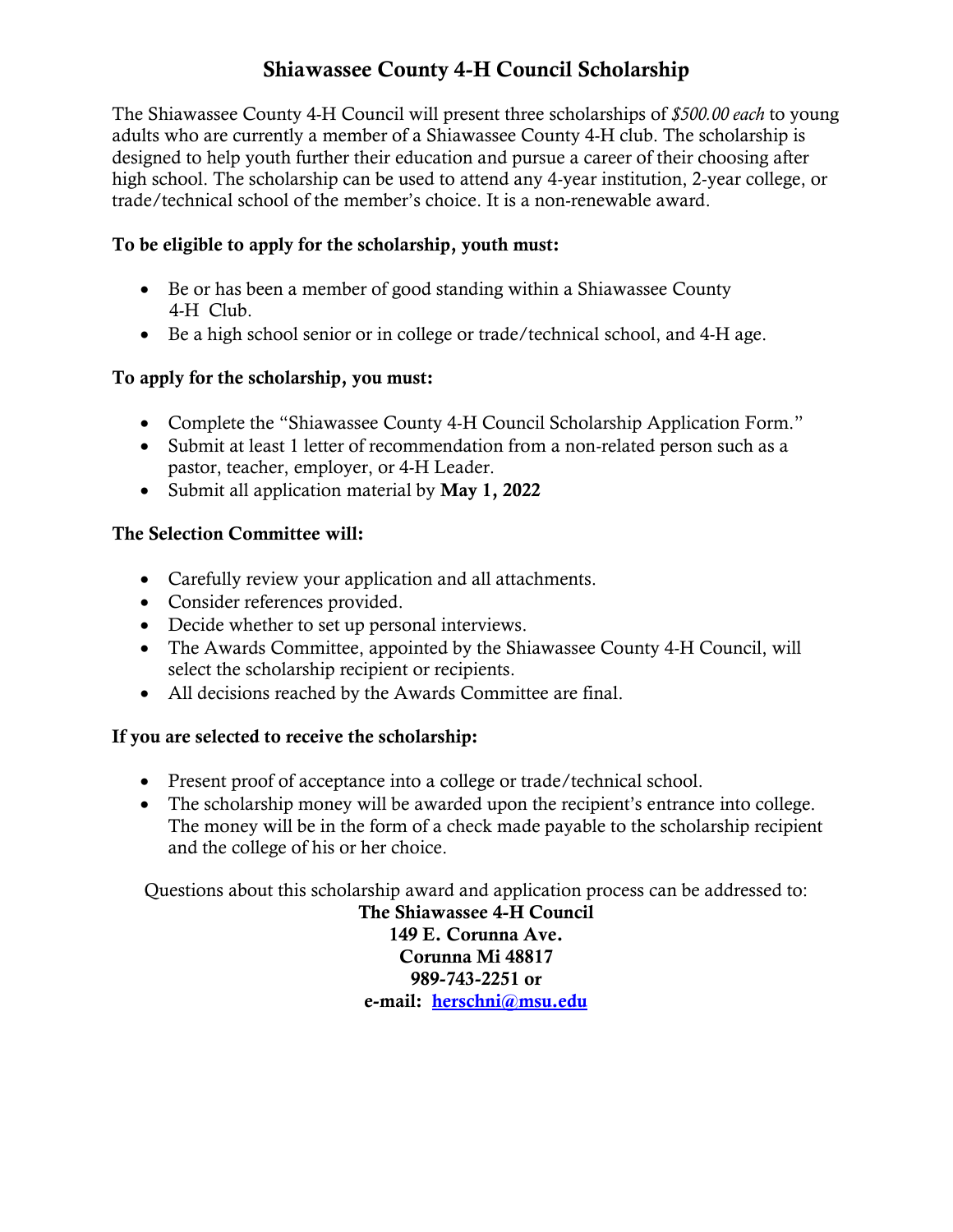

# Shiawassee County 4-H Council Scholarship Application Form

Due: May 1

|                                       | Years in 4-H: Name of 4-H Club(s): |                                                                                       |  |
|---------------------------------------|------------------------------------|---------------------------------------------------------------------------------------|--|
|                                       |                                    |                                                                                       |  |
| accurate to the best of my knowledge. |                                    | All of the information contained on this Scholarship Application Form is truthful and |  |
|                                       |                                    |                                                                                       |  |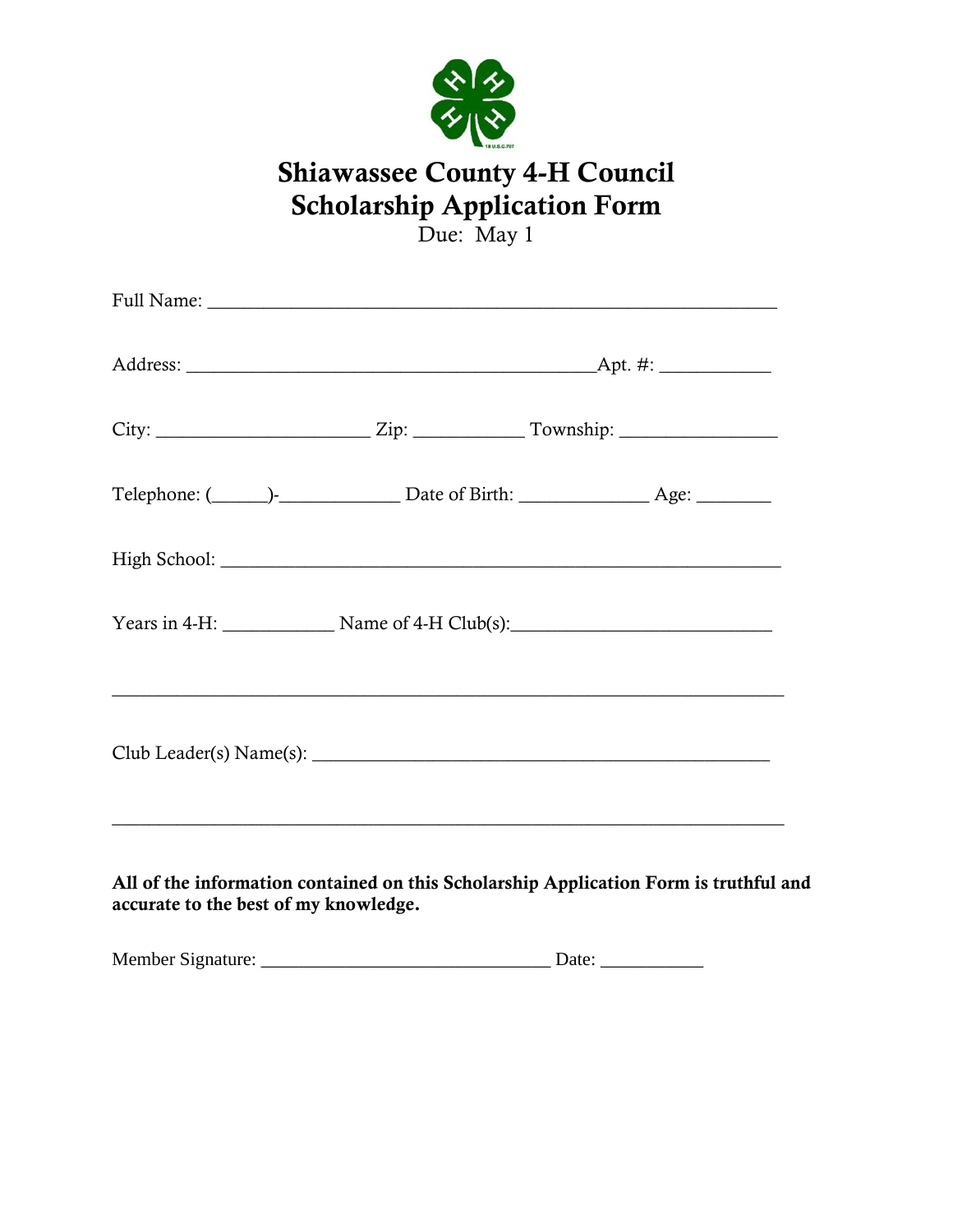4-H Experiences (*1-2 paragraphs each*, *Please do not attach additional pages*):

*A.)* How has 4-H contributed to your growth and development?

*B.)* Describe your 4-H leadership and citizenship/community service involvement: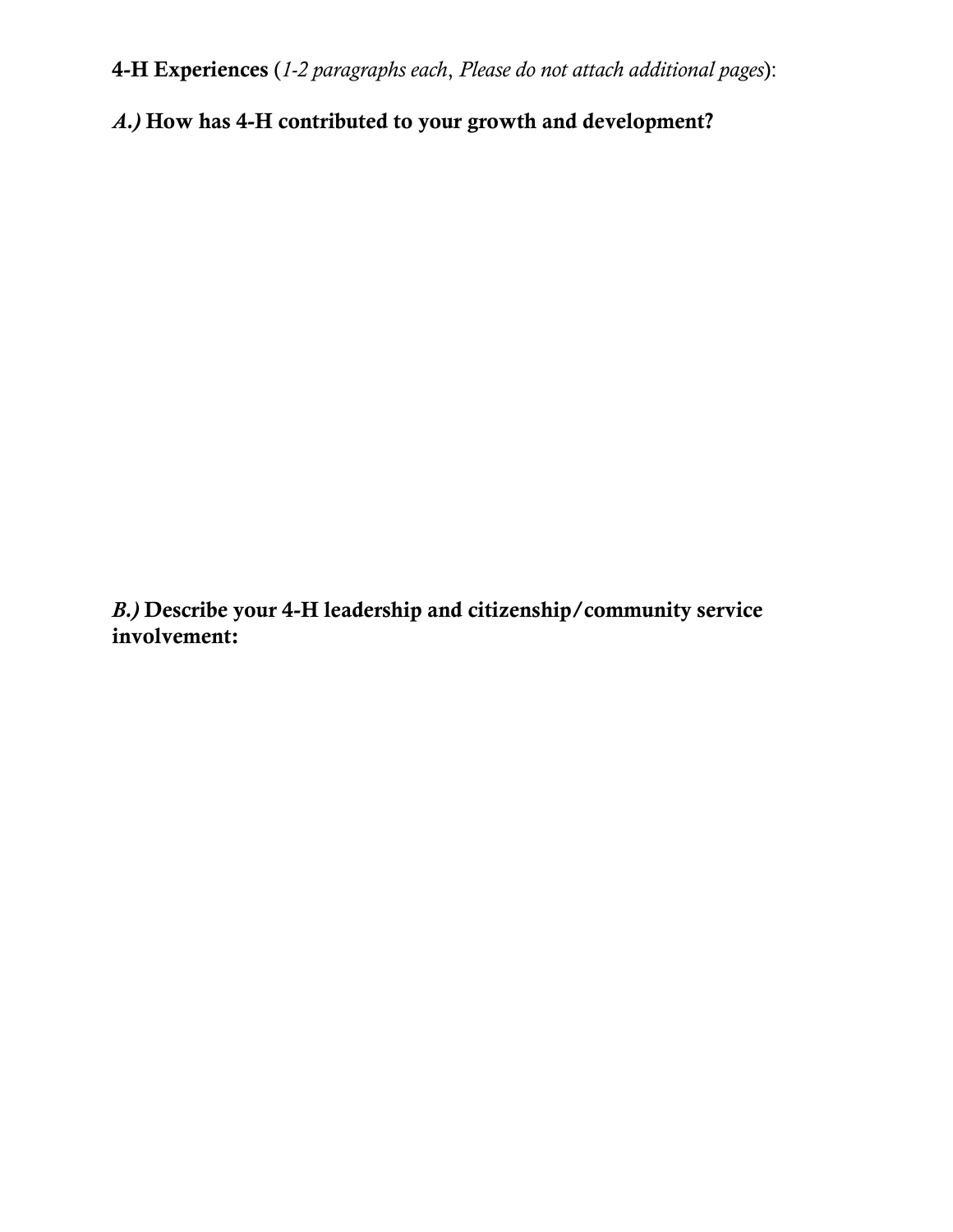C.) How has 4-H influenced your educational and career choices?

*Extra-Curricular Activities:*

*D.)* List other activities and organization in school and community that you have been involved in.